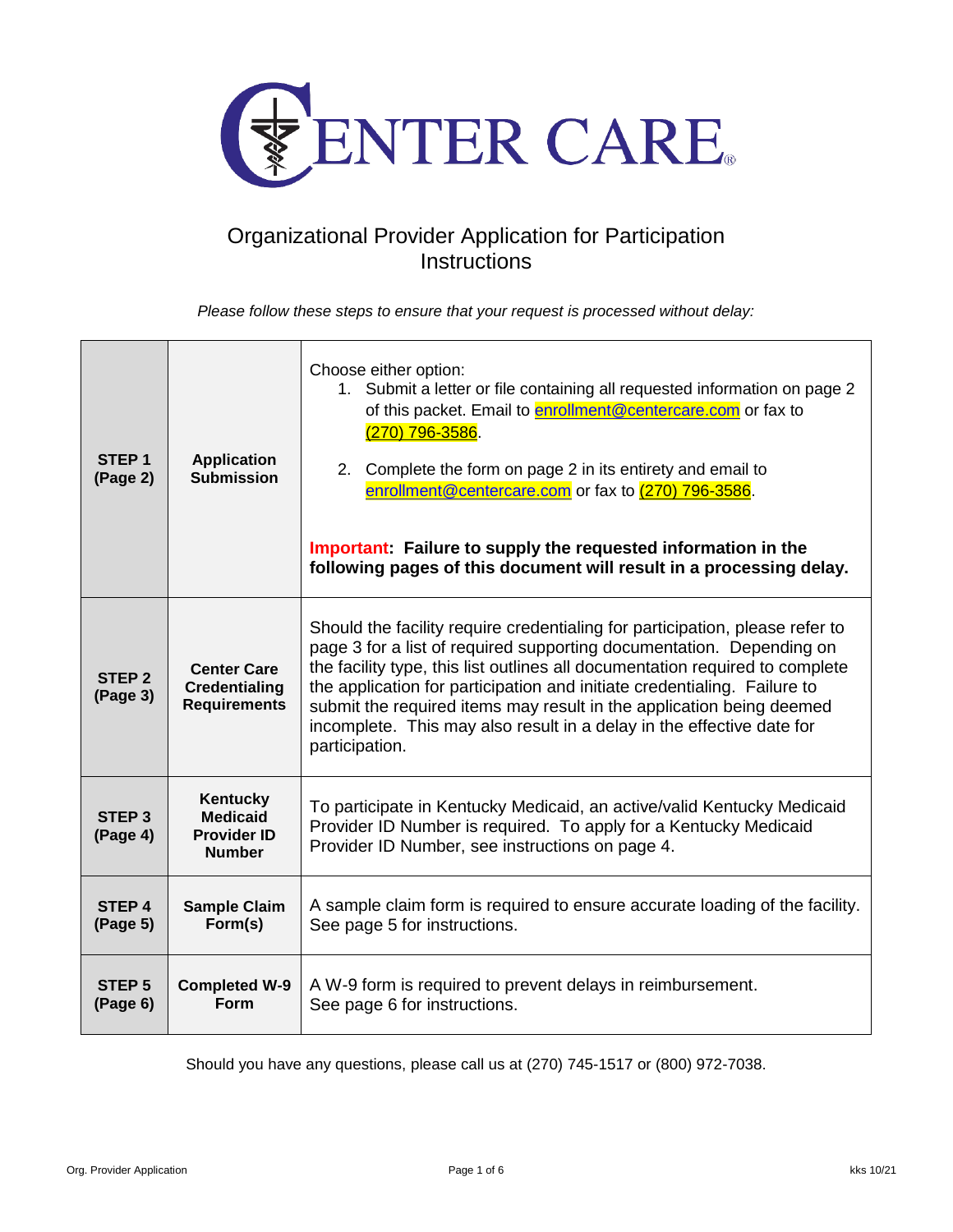# Organizational Provider Application for Participation

| <b>FACILITY INFORMATION</b>                                                                                                                                                                                                                                                                                                                                                                                                                                                                                                                                               |                                                                                 |                                                                     |                                    |                         |                            |  |  |  |
|---------------------------------------------------------------------------------------------------------------------------------------------------------------------------------------------------------------------------------------------------------------------------------------------------------------------------------------------------------------------------------------------------------------------------------------------------------------------------------------------------------------------------------------------------------------------------|---------------------------------------------------------------------------------|---------------------------------------------------------------------|------------------------------------|-------------------------|----------------------------|--|--|--|
| Facility Name (Legal Name, DBA Name)                                                                                                                                                                                                                                                                                                                                                                                                                                                                                                                                      | Date Facility Opened                                                            |                                                                     |                                    |                         |                            |  |  |  |
| <b>Physical Address</b>                                                                                                                                                                                                                                                                                                                                                                                                                                                                                                                                                   | Phone                                                                           |                                                                     | Fax                                |                         |                            |  |  |  |
| Pay-to Address                                                                                                                                                                                                                                                                                                                                                                                                                                                                                                                                                            | Phone                                                                           |                                                                     | Fax                                |                         |                            |  |  |  |
| Correspondence Address                                                                                                                                                                                                                                                                                                                                                                                                                                                                                                                                                    | Fax<br>Phone                                                                    |                                                                     |                                    |                         |                            |  |  |  |
| Federal Tax ID#                                                                                                                                                                                                                                                                                                                                                                                                                                                                                                                                                           | National Provider Identifier (NPI)                                              | Medicare #                                                          |                                    | State License #         |                            |  |  |  |
| □ Home Health Agency<br>□ Free-Standing Surgical Center<br>□ Hospital (Acute & Rehabilitation)<br>Facility<br>Type:<br>□ Skilled Nursing Facility/Nursing Home<br>□ Mental Health & Substance Abuse Services<br>$\Box$ Other:                                                                                                                                                                                                                                                                                                                                             |                                                                                 |                                                                     |                                    |                         |                            |  |  |  |
| Is Facility ADA compliant?<br>$\Box$ Yes                                                                                                                                                                                                                                                                                                                                                                                                                                                                                                                                  | $\Box$ No                                                                       |                                                                     |                                    |                         |                            |  |  |  |
| <b>Credentialing Contact</b>                                                                                                                                                                                                                                                                                                                                                                                                                                                                                                                                              |                                                                                 | <b>Credentialing Contact Phone</b>                                  |                                    |                         |                            |  |  |  |
|                                                                                                                                                                                                                                                                                                                                                                                                                                                                                                                                                                           |                                                                                 |                                                                     | <b>Credentialing Contact Email</b> |                         |                            |  |  |  |
| CEO/Administrator                                                                                                                                                                                                                                                                                                                                                                                                                                                                                                                                                         | <b>Business Office Manager</b>                                                  |                                                                     |                                    |                         |                            |  |  |  |
| Facility Website (for directory)                                                                                                                                                                                                                                                                                                                                                                                                                                                                                                                                          | Facility Email (for directory)                                                  |                                                                     |                                    |                         |                            |  |  |  |
|                                                                                                                                                                                                                                                                                                                                                                                                                                                                                                                                                                           | <b>MEDICAID PARTICIPATION</b>                                                   |                                                                     |                                    |                         |                            |  |  |  |
| KY Medicaid #:                                                                                                                                                                                                                                                                                                                                                                                                                                                                                                                                                            | If you do not currently have a KY Medicaid #, has one already been applied for? |                                                                     |                                    |                         | $\square$ No<br>$\Box$ Yes |  |  |  |
|                                                                                                                                                                                                                                                                                                                                                                                                                                                                                                                                                                           | <b>LABORATORY SERVICES</b>                                                      |                                                                     |                                    |                         |                            |  |  |  |
| Does this facility offer lab services? $\Box$ Yes                                                                                                                                                                                                                                                                                                                                                                                                                                                                                                                         | If yes, CLIA Number:<br>$\square$ No                                            |                                                                     |                                    | <b>CLIA Expiration:</b> |                            |  |  |  |
|                                                                                                                                                                                                                                                                                                                                                                                                                                                                                                                                                                           | <b>CURRENT ACCREDITATIONS</b> (attach letter/certificate of accreditation)      |                                                                     |                                    |                         |                            |  |  |  |
| $\Box$ TJC<br>$\Box$ CARF<br>$\Box$ AOA<br>□ CHAP                                                                                                                                                                                                                                                                                                                                                                                                                                                                                                                         | $\Box$ AAAASF<br>$\Box$ CMS<br>$\Box$ AAAHC<br>$\Box$ HFAP                      | $\Box$ Other:<br>$\Box$ Unaccredited (site visit must be performed) |                                    |                         |                            |  |  |  |
| <b>LIABILITY INSURANCE</b> (attach certificate of insurance)                                                                                                                                                                                                                                                                                                                                                                                                                                                                                                              |                                                                                 |                                                                     |                                    |                         |                            |  |  |  |
| <b>Carrier Name</b>                                                                                                                                                                                                                                                                                                                                                                                                                                                                                                                                                       | Limits (Occurrence/Aggregate)                                                   |                                                                     |                                    |                         |                            |  |  |  |
| <b>SANCTIONS, DISCIPLINARY ACTIONS, LEGAL RESTRAINTS (attach explanation of any affirmative responses)</b>                                                                                                                                                                                                                                                                                                                                                                                                                                                                |                                                                                 |                                                                     |                                    |                         |                            |  |  |  |
| $\Box$ Yes $\Box$ No<br>Has this facility been subject to any revocations, suspensions, or sanctions under Medicare/Medicaid?<br>Has this facility's professional or general liability insurance ever been denied/cancelled?<br>□ Yes □ No<br>$\Box$ No<br>Has this facility's license ever been suspended, revoked, investigated, or disciplined?<br>$\Box$ Yes<br>□ Yes<br>Does this facility have any pending malpractice claims? If so, # pending:<br>$\Box$ No<br>If the answer to any of the above questions is YES, please attach explanation on a separate sheet. |                                                                                 |                                                                     |                                    |                         |                            |  |  |  |
|                                                                                                                                                                                                                                                                                                                                                                                                                                                                                                                                                                           |                                                                                 |                                                                     |                                    |                         |                            |  |  |  |
| <b>ATTACHMENTS</b> (attach copies of the following documents)<br>$\Box$ Certificate of liability insurance<br>$\Box$ State license<br>□ CLIA Certificate (if applicable)<br>$\Box$ Explanation for sanctions, disciplinary actions, legal restraints (if any)<br>$\Box$ Accreditation letter/certificate OR CMS certification status/site<br>□ Sample Claim Form<br>assessment report (if non-accredited)<br>$\Box$ W-9 Form                                                                                                                                              |                                                                                 |                                                                     |                                    |                         |                            |  |  |  |
| <b>ATTESTATION</b>                                                                                                                                                                                                                                                                                                                                                                                                                                                                                                                                                        |                                                                                 |                                                                     |                                    |                         |                            |  |  |  |
| I hereby certify the information provided by me in this application is true and complete, and I understand that falsification of this information is<br>grounds for loss of participation with Center Care. I agree to provide information as required to support this application.                                                                                                                                                                                                                                                                                       |                                                                                 |                                                                     |                                    |                         |                            |  |  |  |
| Authorized Signature:<br><u> 1989 - Johann Barn, fransk politik fotograf (d. 1989)</u>                                                                                                                                                                                                                                                                                                                                                                                                                                                                                    |                                                                                 |                                                                     |                                    |                         |                            |  |  |  |
| Title:<br>Date:                                                                                                                                                                                                                                                                                                                                                                                                                                                                                                                                                           |                                                                                 |                                                                     |                                    |                         |                            |  |  |  |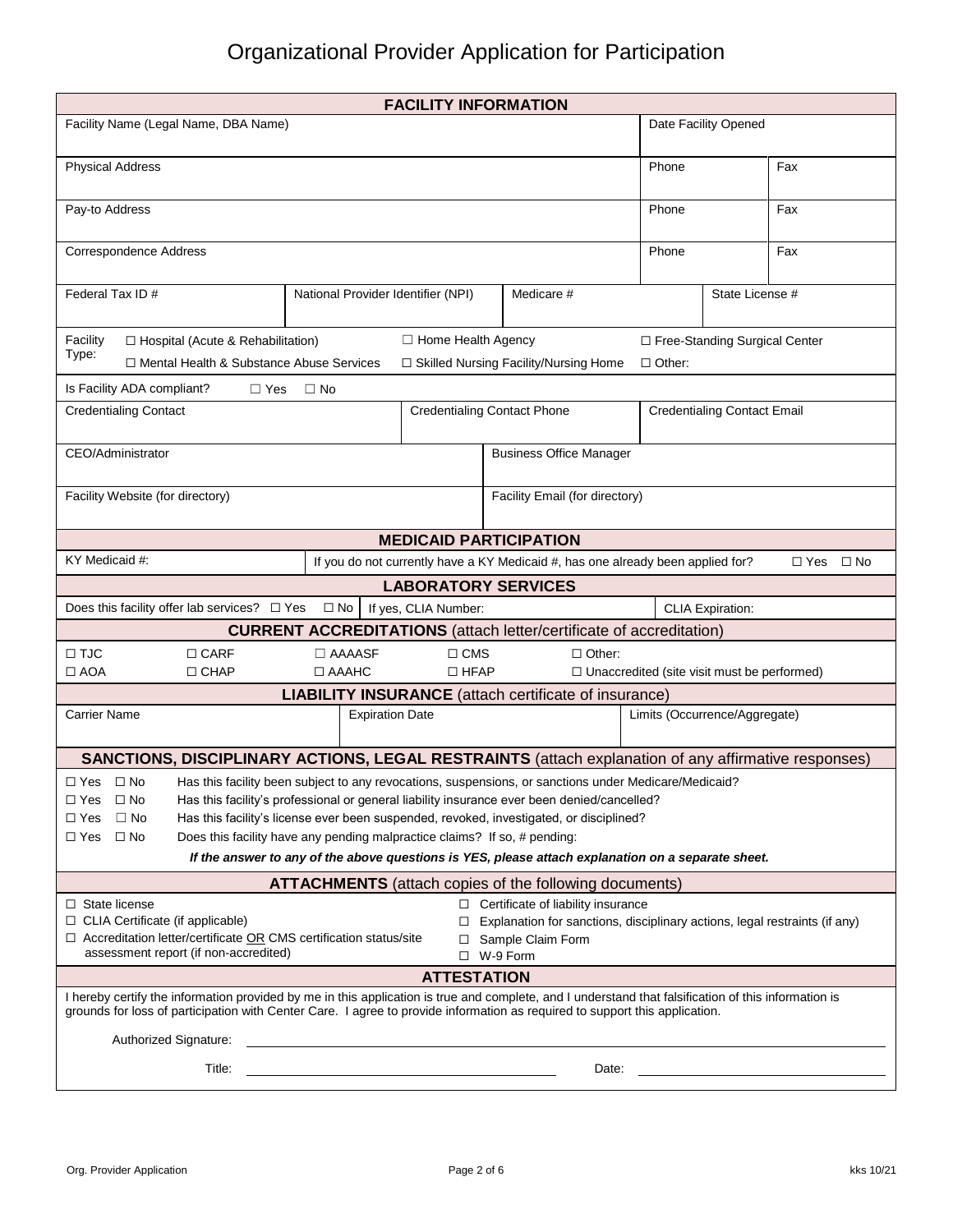## **CENTER CARE CREDENTIALING for Organizational Providers**

- **IMPORTANT NOTES** This list has been prepared to assist you in providing the most commonly required documentation needed for credentialing.
	- Failure to submit the required items may result in the facility's application being deemed incomplete, and potentially a delay in the effective date for participation.

| <b>ITEM</b>                                       | <b>ADDITIONAL INFORMATION</b>                                                                                                                                                                                                                                                                                                         |  |  |  |  |
|---------------------------------------------------|---------------------------------------------------------------------------------------------------------------------------------------------------------------------------------------------------------------------------------------------------------------------------------------------------------------------------------------|--|--|--|--|
| <b>STATE LICENSURE</b>                            | A current copy of valid license in the state of practice is required. License must be<br>issued by state of the location applying for credentialing/participation.<br>Effective July 15, 2018, licensure is no longer required in Kentucky for outpatient<br>rehabilitation services, primary care centers, and rural health clinics. |  |  |  |  |
| <b>CLIA CERTIFICATE</b>                           | If the facility performs and bills for lab services, a copy of the CLIA Certificate or Waiver<br>is required.                                                                                                                                                                                                                         |  |  |  |  |
| <b>ACCREDITATION</b><br><b>LETTER/CERTIFICATE</b> | A copy of accreditation report, certificate, or decision letter is required.<br>If non-accredited, a CMS certification status/site assessment report is acceptable.                                                                                                                                                                   |  |  |  |  |
| <b>CERTIFICATE OF</b><br><b>INSURANCE</b>         | A current copy of the Certificate of Insurance that reflects malpractice limits of<br>\$1M/\$3M, name, and expiration date is required.                                                                                                                                                                                               |  |  |  |  |
| <b>SANCTIONS</b>                                  | Please provide an explanation for any sanctions, disciplinary actions, legal restraints,<br>etc.                                                                                                                                                                                                                                      |  |  |  |  |
| <b>SAMPLE CLAIM</b><br><b>FORM</b>                | A Sample Claim Form is required to ensure accurate loading.<br>Please exclude/remove PHI prior to sending.                                                                                                                                                                                                                            |  |  |  |  |
| <b>W-9 FORM</b>                                   | A W-9 form is required to prevent delays in reimbursement, and to ensure accurate<br>loading.<br>Form submitted must be the most recent version offered by the IRS.<br>Form must be signed and dated.                                                                                                                                 |  |  |  |  |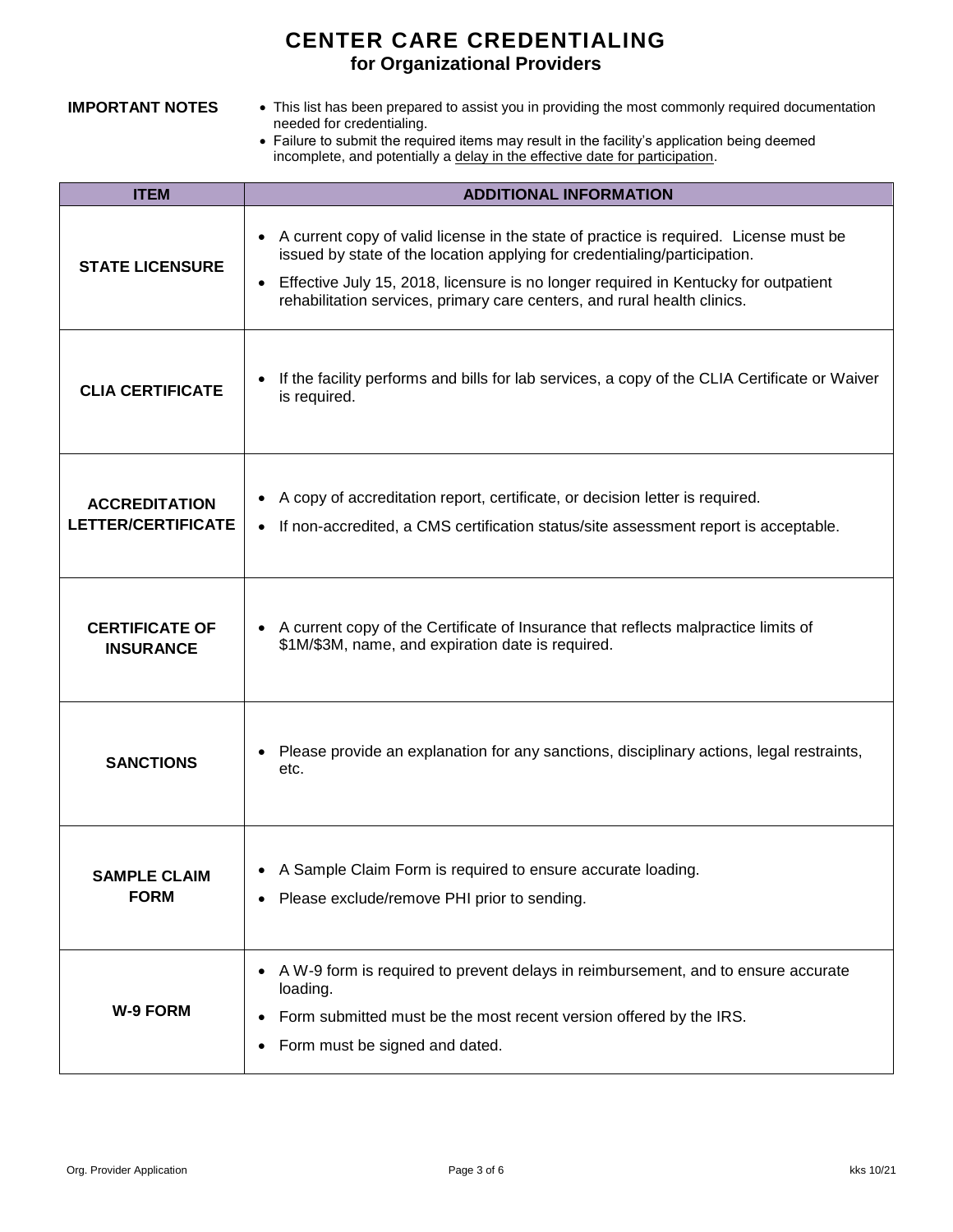# **Instructions on How to Apply for a Kentucky Medicaid ID Number**

Please follow the link below to Kentucky's Department for Medicaid Services' website for instructions to enroll as a new Kentucky Medicaid provider:

<https://chfs.ky.gov/agencies/dms/provider/Pages/providerenroll.aspx>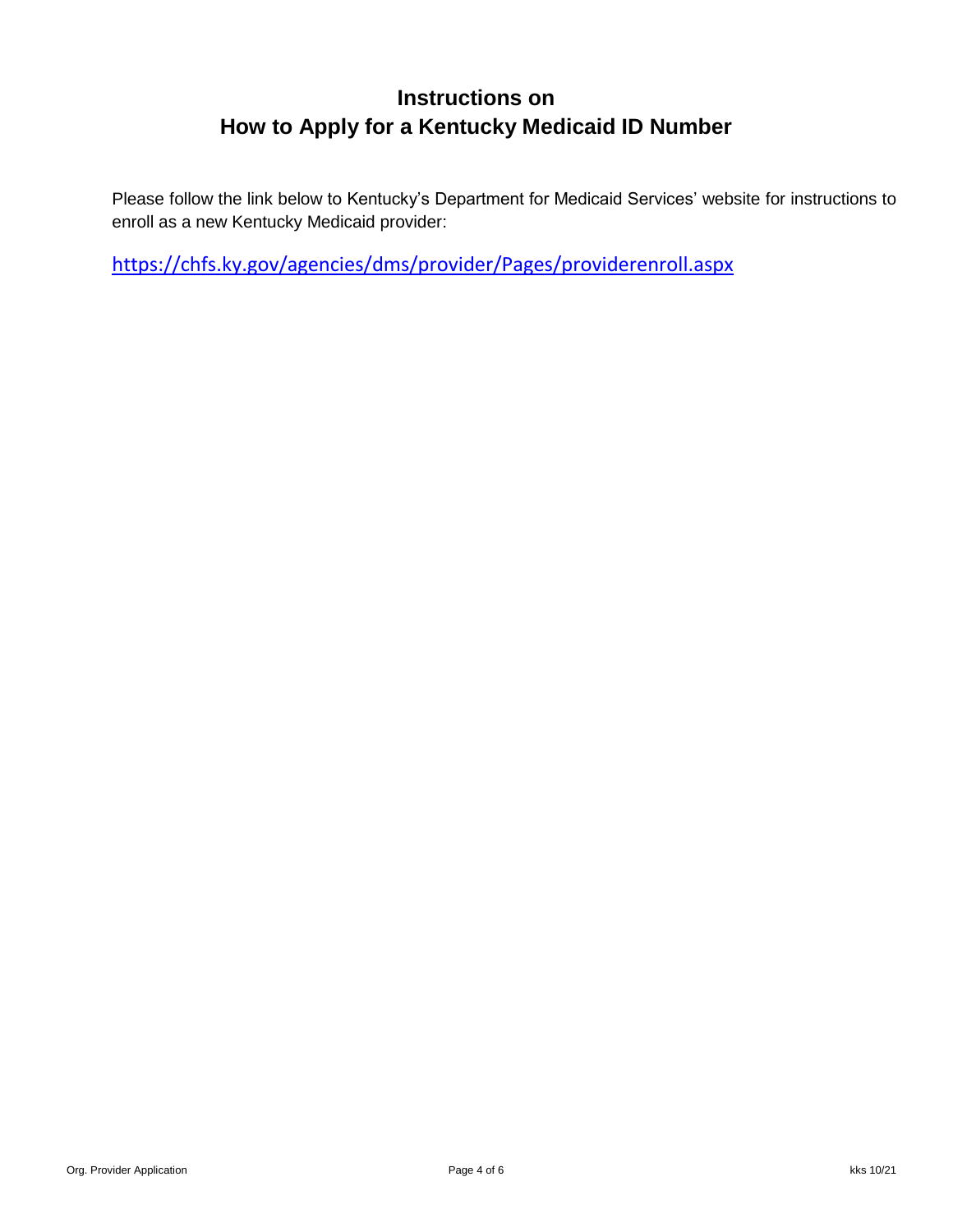# **SAMPLE CLAIM FORM (SCF) INSTRUCTIONS**

#### **HCFA 1500 CLAIM FORM:**

A Sample HCFA 1500 Claim Form is required to ensure accurate loading of demographics. Please refer to below information:

- 1. The following sections of the sample claim form must be completed (all other areas are optional, and no PHI should be provided):
	- a. Box  $24i$  = This is where the NPI # must be entered.
	- b. Box  $25$  = Federal Tax Identification  $\#$
	- c. Box 31 = Rendering Provider's Name (degree is optional; name should be legal name)
	- d. Box 32 = Service Location of where services were rendered. In most cases, this address should match the address that is being given as the Provider's Primary Address, or Alternate Location.
	- e. Box 33 = The Provider's Pay To Address.

*NOTE*: A copy of your Professional 837p is an acceptable alternative to a HCFA 1500:

- i. Bill to Loop 2010AA Provider qualifier '85'
- ii. Rendering Loop 2310B Provider qualifier '82'
- iii. Service Facility Loop 2310D or Loop 2420C qualifier '77' or 'FA'

### **IMPORTANT: Information in Box 33 of Sample Claim MUST match the pay-to information that is being billed electronically. Please double check this field to ensure that the PAY-TO information is reflected and not the BILL-TO.**

#### **UB04 CLAIM FORM:**

A Sample UB04 Claim Form is required for Institutional Providers (i.e. Hospitals, Distinct Part Unit Psychiatric, Distinct Part Unit Rehabilitation, Home Health, etc.).

- 2. Sample Form UB04 is required for Institutional Providers:
	- a. Box 1 = Physical Location
	- b. Box  $2 =$  Billing Address (if different)
	- c. Box  $5 =$  Vendor TIN
	- d. Box  $56 = NP1#$

*NOTE*: A copy of your Institutional 837I is an acceptable alternative to a UB04:

- i. Bill To Loop 2010AA Provider qualifier '85'
- ii. Pay To Loop 2010AB Provider qualifier '87'
- iii. Service Facility 2310E qualifier 'FA'